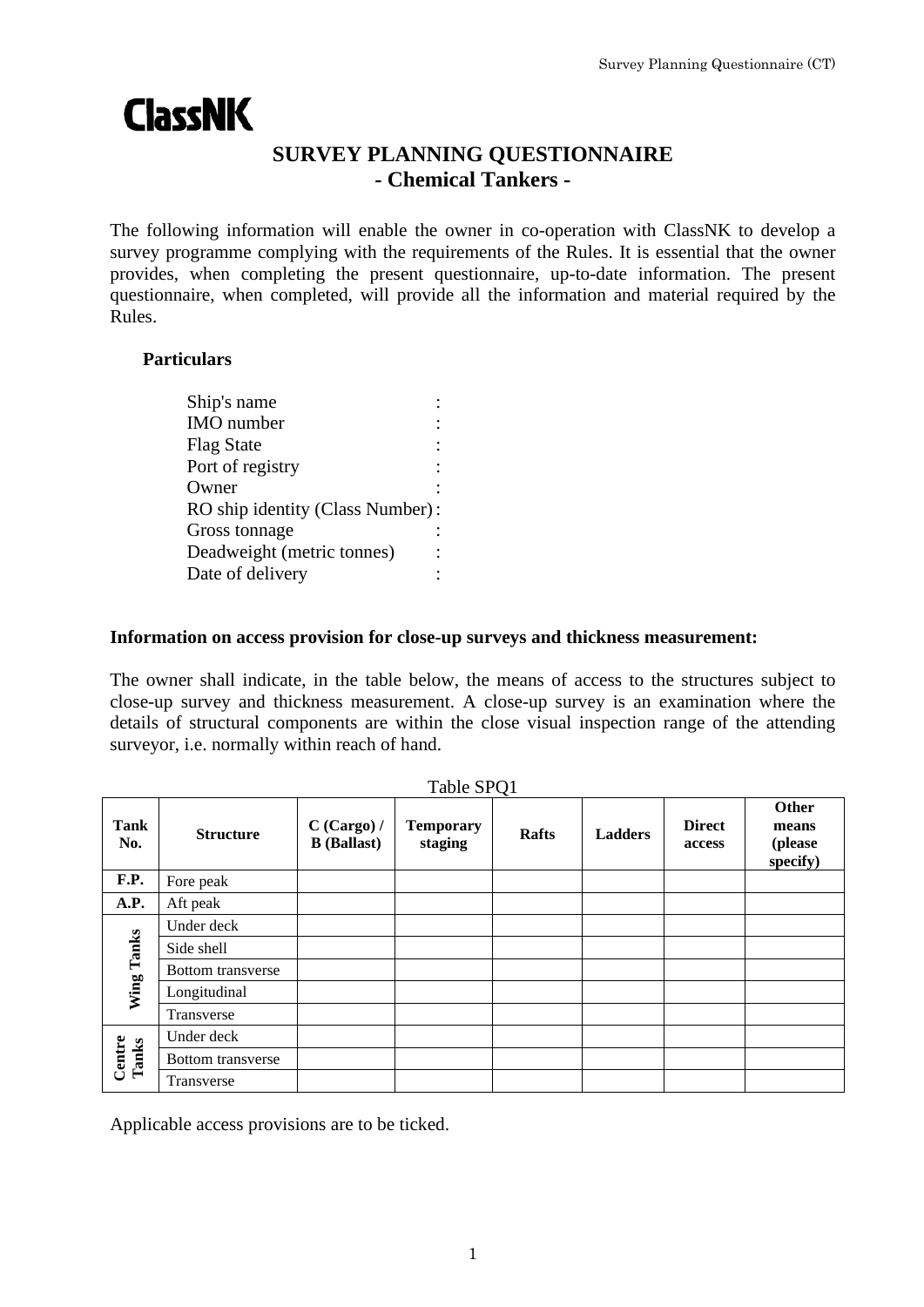**History of cargo heated cargo for the last 3 years together with indication as to whether cargo was heated and, where available, Marine Safety Data Sheets (MSDS)\***

*\* Refer to resolution MSC.150(77) on Recommendation for material safety data sheets fro MARPOL Annex I cargoes and marine fuel oils.*

\_\_\_\_\_\_\_\_\_\_\_\_\_\_\_\_\_\_\_\_\_\_\_\_\_\_\_\_\_\_\_

**Ballast history for the last 3 years**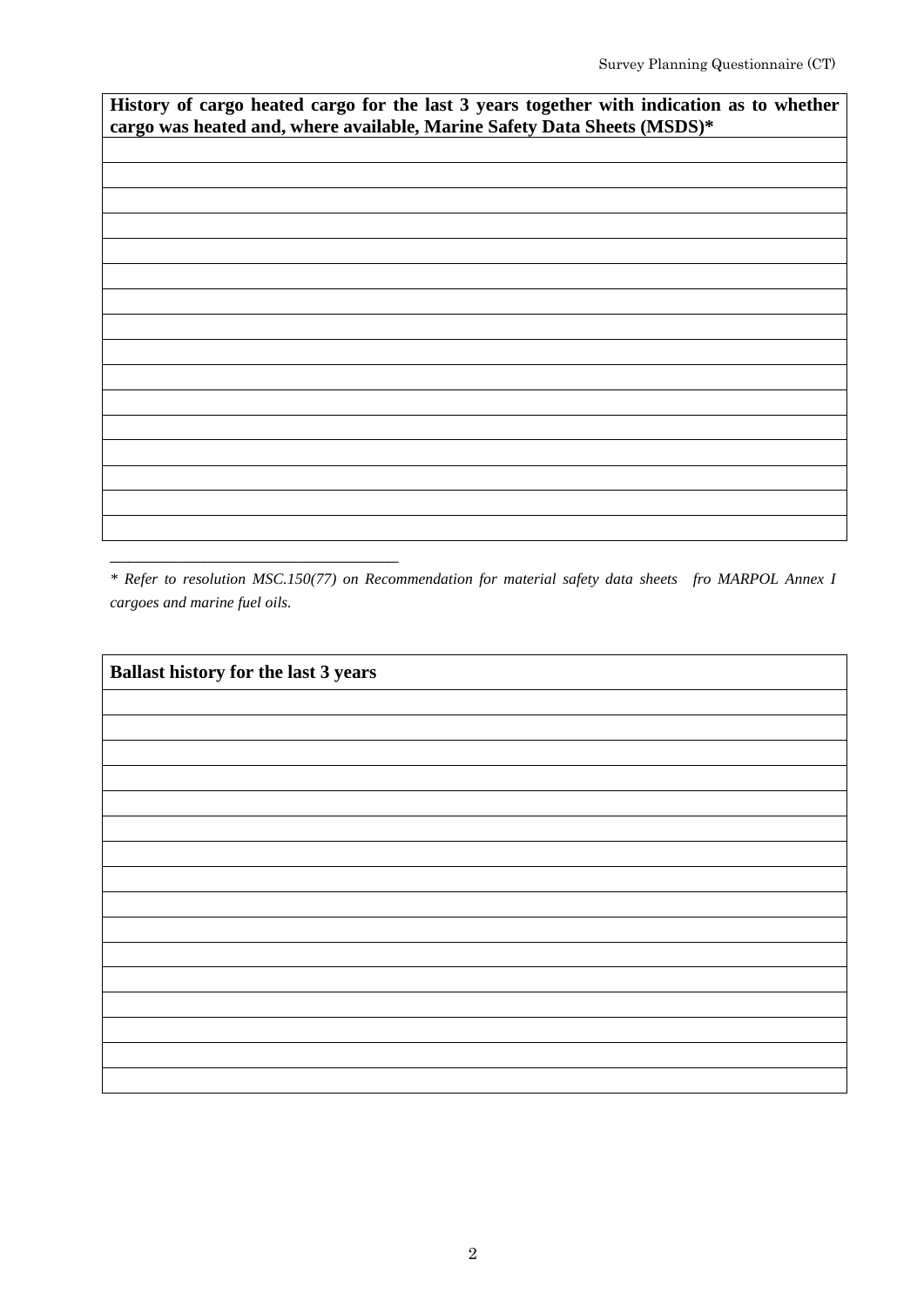#### **Owner's inspections**

Using a format similar to that of the table below (which is given as an example), the owner shall provide details of the results of their inspections, for the last 3 years on all cargo and ballast tanks and void spaces within the cargo area, including peak tanks.

|                             | <b>Corrosion</b> | Table SPQ2<br>Coating | Coating   | <b>Structural</b> | <b>Tank damage</b> |
|-----------------------------|------------------|-----------------------|-----------|-------------------|--------------------|
| Tank No.                    | protection       | extent                | condition | deterioration     | history            |
|                             | (1)              | (2)                   | (3)       | (4)               | (5)                |
| Cargo centre tanks          |                  |                       |           |                   |                    |
|                             |                  |                       |           |                   |                    |
|                             |                  |                       |           |                   |                    |
|                             |                  |                       |           |                   |                    |
|                             |                  |                       |           |                   |                    |
|                             |                  |                       |           |                   |                    |
| <b>Cargo wing tanks</b>     |                  |                       |           |                   |                    |
|                             |                  |                       |           |                   |                    |
|                             |                  |                       |           |                   |                    |
|                             |                  |                       |           |                   |                    |
|                             |                  |                       |           |                   |                    |
| <b>Ballast tanks</b>        |                  |                       |           |                   |                    |
| Aft peak                    |                  |                       |           |                   |                    |
| Fore peak                   |                  |                       |           |                   |                    |
|                             |                  |                       |           |                   |                    |
|                             |                  |                       |           |                   |                    |
| <b>Miscellaneous spaces</b> |                  |                       |           |                   |                    |
|                             |                  |                       |           |                   |                    |
|                             |                  |                       |           |                   |                    |

Note: Indicate tanks which are used for cargo/ballast

- 1) HC=hard coating; SC=soft coating; SH=semi-hard coating; NP=no protection
- 2) U=upper part; M=middle part; L=lower part; C=complete
- 3) G=good; F=fair; P=poor; RC=recoated (during the last 3 years)
- 4) N= no findings recorded; Y= findings recorded, description of findings is to be attached to the questionnaire
- 5) DR=damage & repair; L= Leakages; CV= Conversion (description shall be attached to this questionnaire)

| Name of owner's representative: |
|---------------------------------|
|                                 |
|                                 |
|                                 |
|                                 |